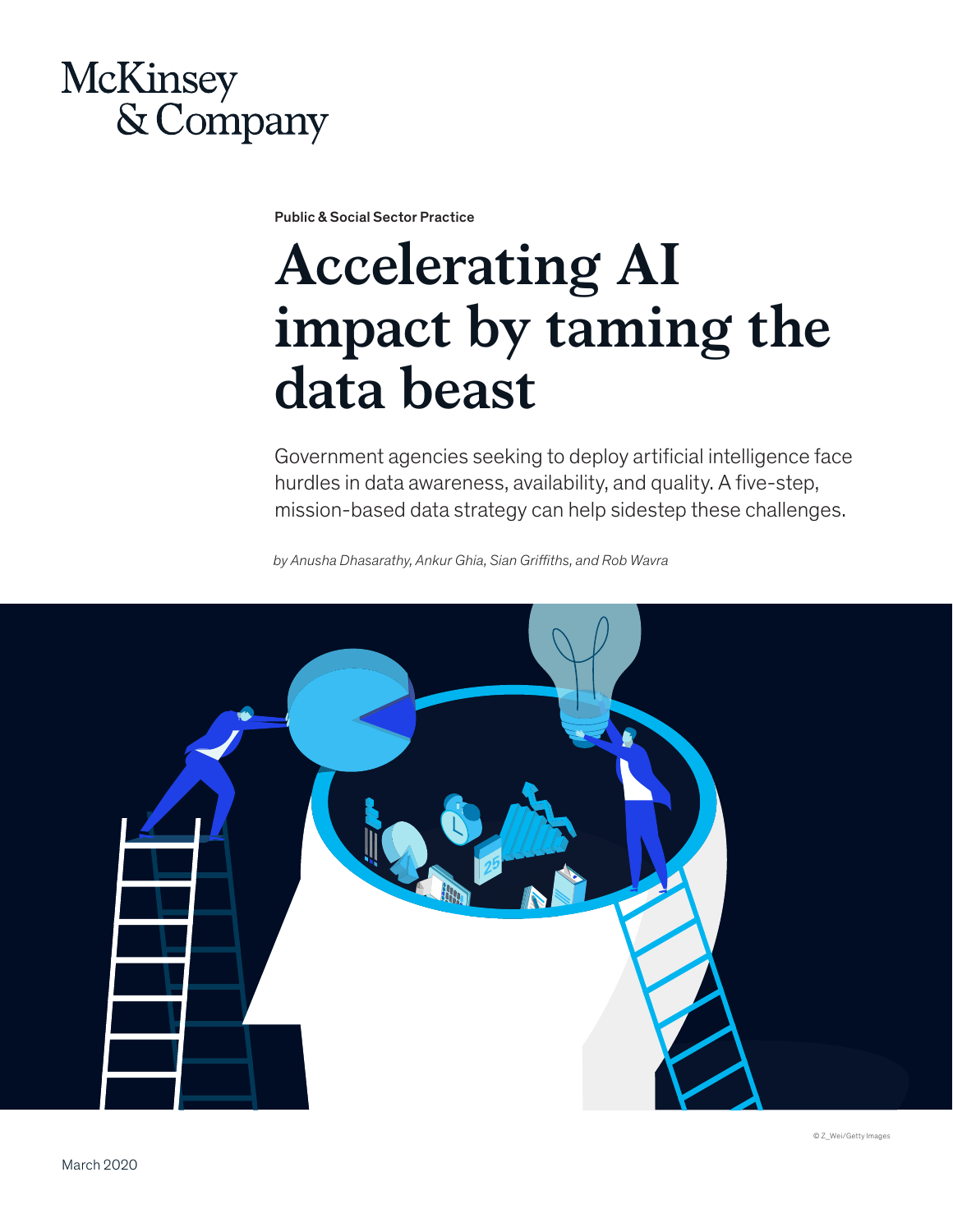Artificial intelligence (AI) has the power to dramatically enhance the way public-sector agencies serve their constituents, tackle their most vexing issues, and get the most out of their budgets. Several converging factors are pressuring governments to embrace AI's potential. As citizens become more familiar with the power of AI through digital banking, virtual assistants, and smart e-commerce, they are demanding better outcomes from their governments. Similarly, public servants are pushing for private sector–like solutions to boost on-the-job effectiveness. At the same time, AI technology is maturing rapidly and being incorporated into many offerings, making it increasingly accessible to all organizations.

Most government agencies around the world do not yet have all of the building blocks of successful AI programs—clear vision and strategy, budget, high-quality available data, and talent—in place. Even as AI strategy is formulated, budget secured, and talent attracted, data remains a significant stumbling block. For governments, getting all of an organization's data "AI ready" is difficult, expensive, and time-consuming (see sidebar, "AI-ready data defined"), limiting the impact of AI to pilots and projects within existing silos.

How can governments get past pilots and proofs-of-concept to achieve broader results? To raise the return on AI spending, leading organizations are prioritizing use cases and narrowing their aperture to focus only on improving the data necessary to create an impact with AI. A five-step, mission-driven process can ensure data meets all AI requirements and that every dollar invested generates tangible improvements.

# **Navigating the data labyrinth**

As governments seek to harness the power of AI, one of the first questions that AI programs may need to answer concerns analytical adequacy: Is there data, and is it of sufficient quality to address the specific business need?<sup>1</sup> On the whole, the public sector has more data than

private-sector organizations, but it's often in unusable, inconsistent formats. On average, only 3 percent of an organization's data meet the quality standards needed for analytics.<sup>2</sup> And unlike tools, infrastructure, or talent, a complete set of AI-ready data cannot typically be purchased because an agency's unique use cases and mission demand bespoke data inputs.

The most powerful AI solutions often require a cocktail of internal data about constituents, programs, and services as well as external data from other agencies and third parties for enrichment. The core—existing internal agency data—is often in a format and a quality that make it incompatible with AI approaches. A Socrata survey highlighted these challenges:<sup>3</sup>

- Only 45 percent of developers agreed that government data was clean and accurate; the same percent agreed that it was in a usable format for their work
- Less than 35 percent thought it was well documented

In addition, sharing data between agencies often requires an intergovernmental agreement (IGA)—which can take years to secure, even with the most willing counterparties. Within a single national agency, policy restrictions require signed data-sharing agreements and adherence to multiple security standards. State agencies face similar problems with inconsistent confidentiality, privacy requirements, and legal frameworks for sharing data. The result is a hodgepodge of conflicting memorandums of understanding and IGAs.

Locating data and determining ownership can also pose challenges. In many organizations, data have accumulated uncontrollably for years. It's not uncommon for agencies to be unaware of where the data reside, who owns them, and where they came from. As a result, little AI-relevant data is accessible to any given office or "problem owner" in

<sup>1</sup> Oliver Fleming, Tim Fountaine, Nicolaus Henke, and Tamim Saleh, "Ten red flags signaling your analytics program will fail," May 2018, McKinsey.com.

<sup>2</sup> Tadhg Nagle et al., "Only 3% of companies' data meets basic quality standards," *Harvard Business Review,* September 11, 2017, hbr.org.

 $3$  Developers Rate the Current State of Gov Data Accessibility, Socrata, updated August 23, 2016, benchmarkstudy.socrata.com.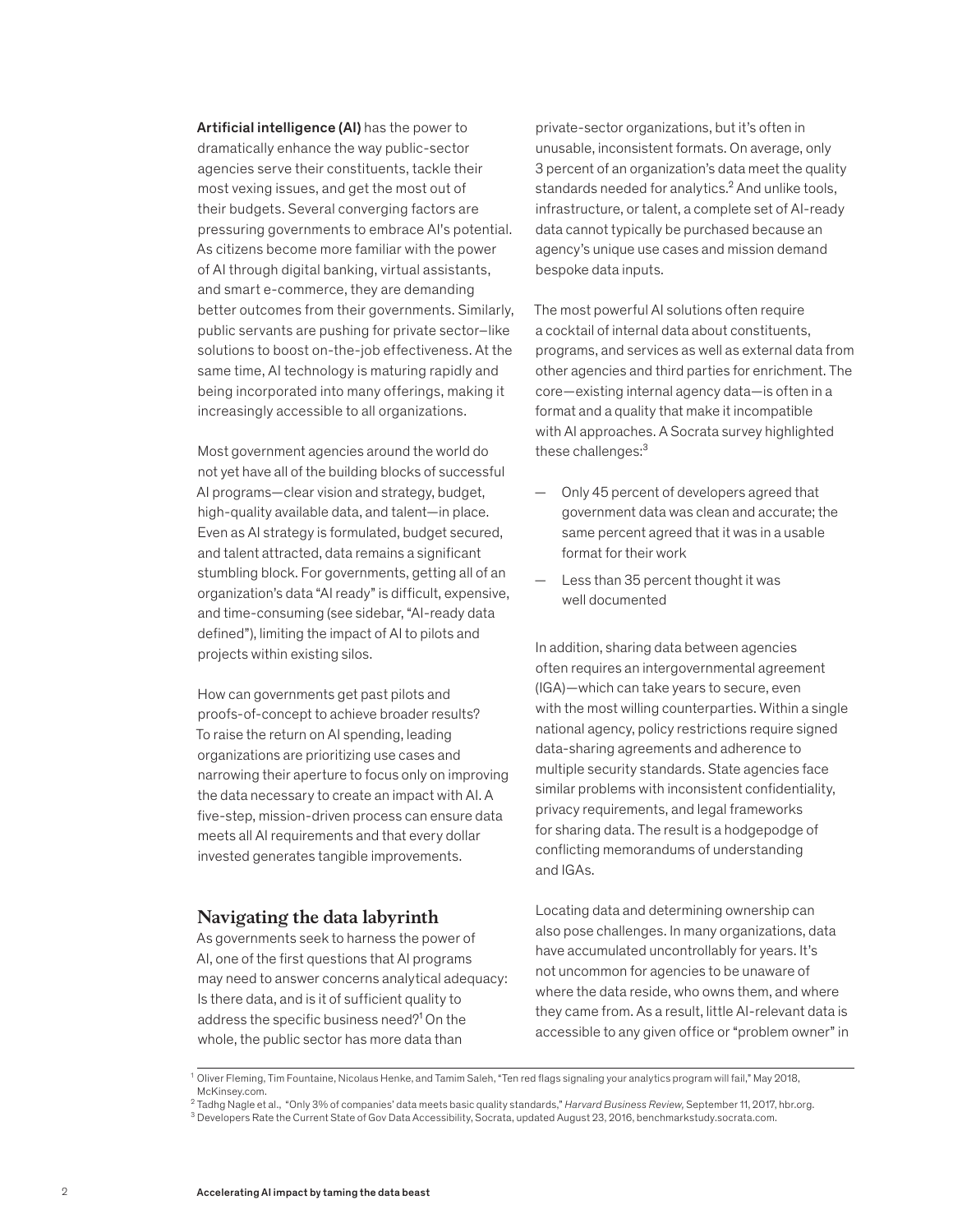# $AI$ -ready data defined

#### Data that can support artificial intelligence (AI) solutions must meet five criteria:



#### Known

The agency is aware of its available enterprise and local data sources.

#### Understood

Users and leaders are aware of what's in the data set (and what isn't), where it came from (its provenance and lineage), as well as its format, size, and potential to link to other data sets.

### Available

Data must "live" somewhere that makes it available to users and analysts doing AI work.



Secure

The data are being handled appropriately and are compliant with information security guidelines, confidentiality, relevant civil rights and civil liberties rules, and data privacy regimes (for example, the General Data Protection Regulation).

> the organization. According to a McKinsey Global Survey about AI capabilities, only 8 percent of respondents across industries said their AI-relevant data are accessible by systems across the organization.⁴ Data-quality issues are compounded by the fact that governments have a multitude of different systems, some of which are obsolete, so aggregating data can be exceedingly difficult. Both state and federal agencies grapple with aging infrastructure: in some instances, the whole stack of hardware, data storage, and applications is still in use—decades after reaching end of life. And annual budget cycles make it difficult to implement longterm fixes.

The scale of the challenge can lead government officials to take a slower, more comprehensive approach to data management. Realizing the importance of data to AI, agencies often focus their initial efforts on integrating and cleaning data, with the goal of creating an AI-ready data pool over hundreds or even thousands of legacy systems. A more effective approach focuses on improving

data quality and underlying systems through surgical fixes.

All of these factors make getting data AI ready expensive and time-consuming; the undertaking also demands talent that is not always available in the public sector. It also puts years of IT projects and data cleansing between current citizen needs and the impact of AI-enabled solutions. The number of records needed for effective analytics can range from hundreds to millions (see box, "Number of records needed for effective analytics").

# **Five steps to AI-ready data**

The best way for public-sector agencies to start their AI journey is by defining a mission-based data strategy that focuses resources on feasible use cases with the highest impact, naturally narrowing the number of data sets that need to be made AI ready. In other words, governments can often accelerate their AI efforts by emphasizing impact over perfection.

4 Michael Chui and Sankalp Malhotra, "AI adoption advances, but foundational barriers remain," November 2018, McKinsey.com.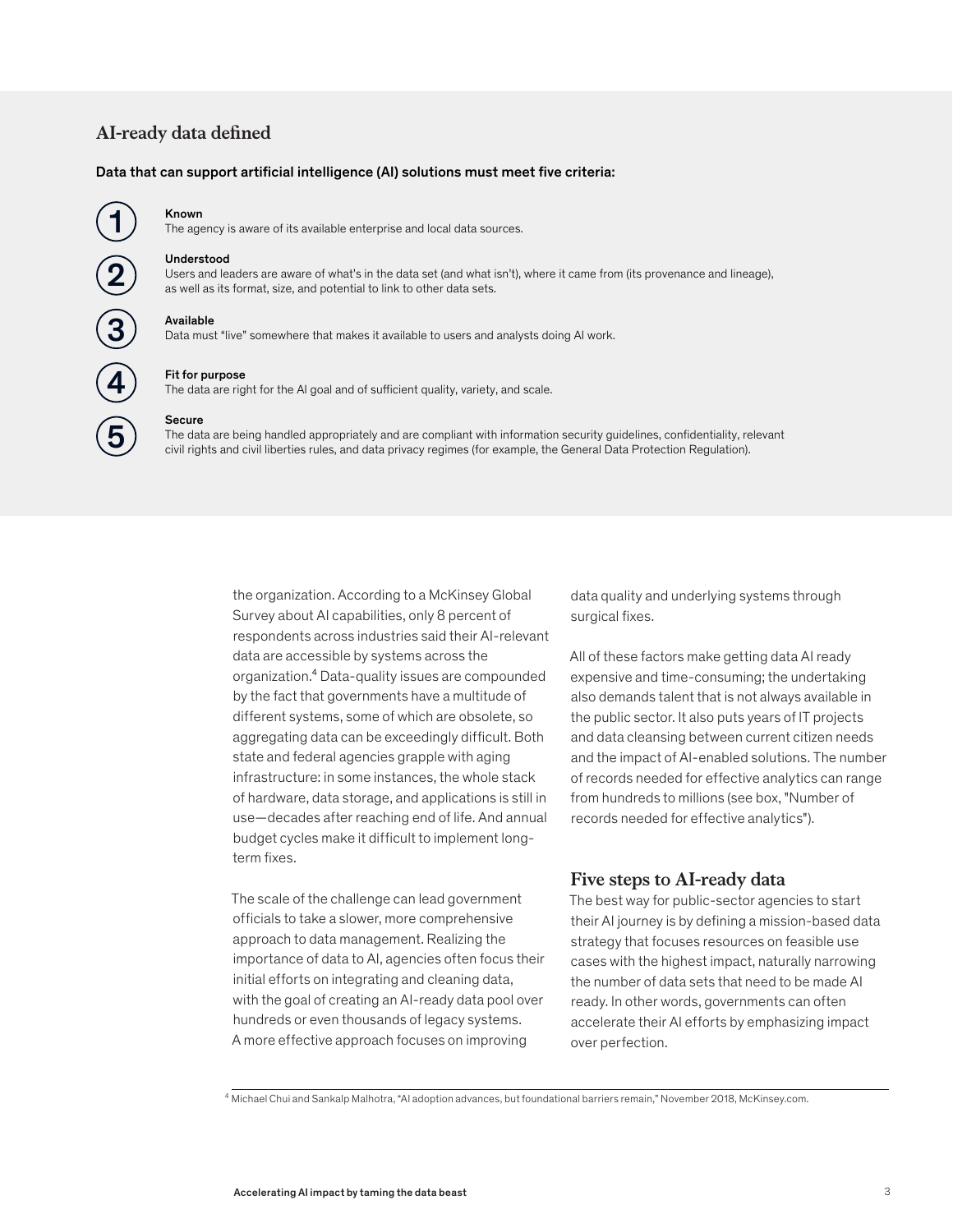### Box

# **Number of records needed for effective analytics**



Deep learning on images: Millions **Artificial neural networks: Hundreds of** thousands to millions



Classifiers: Hundreds to thousands



In addition, while prioritizing use cases, governments should ensure that data sources are available and that the organization is building familiarity and expertise with the most important sources over time.

Proper planning can allow bundling of related use cases—that is, exploiting similar tools and data sets, reducing the time required to implement use cases. By expending resources only on use cases prioritized by mission impact and feasibility, governments can ensure investments are closely tied to direct, tangible mission results and outcomes. These early wins can build support and excitement within agencies for further AI efforts.

Governments can select the appropriate data sets and ensure they meet the AI-ready criteria by following five steps.

#### 1. Build a use case–specific data catalog

The chief data officer, chief information officer, or data domain owner should work with business leaders to identify existing data sets that are related to prioritized use cases, who owns them, in which systems they live, and how one gains access. Datadiscovery approaches must be tailored to specific agency realities and architectures. Many successful efforts to build data catalogs for AI include direct collaboration with line- and supervisor-level system

users, interviews with technical experts and tenured business staff, and the use of smart or automated data discovery tools to quickly map and categorize agency data.

One federal agency, for example, led a digital assessment of its enterprise data to highlight the most important factors for achieving enhanced operational effectiveness and cost savings. It built a data catalog that allowed data practitioners throughout the agency to find and access available data sets.

# 2. Evaluate the quality and completeness of data sets

Since the prioritized use cases will require a limited number of data sets, agencies should assess the state of these sources to determine whether they meet a baseline for quality and completeness. At a national customs agency, business leaders and analytics specialists selected priority use cases and then audited the relevant data sets. Moving forward on the first tranche of use cases tapped less than 10 percent of the estimated available data.

In many instances, agencies have a significant opportunity to tailor AI efforts to create impact with available data and then refine this approach over time. A state-level government agency was able to use data that already existed and predictive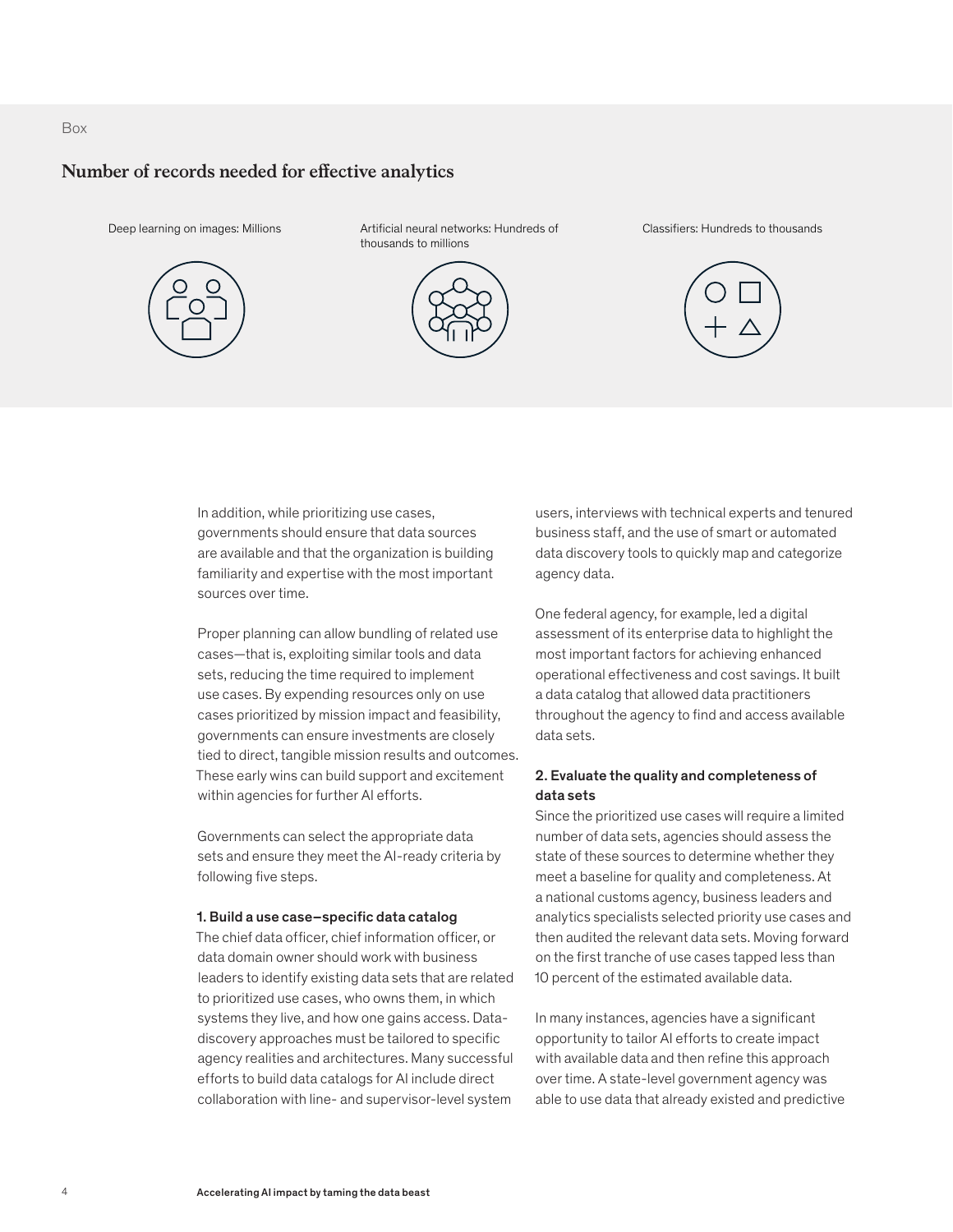analytics to generate a performance improvement of 1.5 to 1.8 times. They then used that momentum to pursue cross-agency IGAs, focusing their investments on the data with the highest impact.

#### 3. Aggregate prioritized data sources

Agencies should then consolidate the selected data sources into an existing data lake or a microdata lake (a "puddle")—either on existing infrastructure or a new cloud-based platform put together for this purpose. The data lake should be available to the business, client, analytics staff, and contractors. One large civil engineering organization quickly collected and centralized relevant procurement data from 23 enterprise resource planning systems on a single cloud instance available to all relevant stakeholders.

#### 4. Gauge the data's fit

Next, government agencies must perform a use case–specific assessment about the quantity, content, quality, and joinability of available data. Since such assessments depend on a specific use case's context or problem to be solved, data can't objectively be fit for purpose. For example, data that are highly aggregated or missing certain observations may be insufficiently granular or low quality to inform person-level decision support. However, they may be perfectly suited for community-level predictions. To assess fit, analytics teams must do the following:

- Select available data related to prioritized use cases.
- Develop a reusable data model for the analytic, identifying specific fields and tables needed to inform the model. Notably, approaches that depend on working directly with raw data, exploiting materialized views, or developing custom queries for each feature often do not scale and may result in data inconsistency.
- Systematically assess the quality and completeness of prioritized data (such as error rate and missing fields) to understand gaps and potential opportunities for improvement.
- Bring the best of agile approaches to data development, iteratively enriching the reusable data model and its contents. Where quality

is lacking, analytics teams can engineer new features or parameters, incorporating third-party data sets or collecting new data in critical domains.

A state agency decided to build a machinelearning model to help inform the care decisions of a vulnerable population. The model required a wide range of inputs—from demographics to health. Much of this data was of poor quality and in a suboptimal format. The agency conducted a systematic assessment of the required data by digesting paper-based data and made targeted investments to improve data quality and enrich existing data sets. It also generated the analytics model to improve outcomes.

### 5. Govern and execute

The last step is for agencies to establish a governance framework covering stewardship, security, quality, and metadata. This need not immediately be an exhaustive list of rules, controls, and aspirations for data maturation. Still, it is crucial to define how data sets in different environments will be stewarded by business owners, how their quality will be increased, and how they will be made accessible and usable by other agencies.

Many security governance issues may already be met by keeping data in a compliant environment or accredited container, but agencies still need to pinpoint any rules that remain unaddressed. Finally, they should determine required controls based on standard frameworks—for example, the National Institute of Standards and Technology—and best practices from leading security organizations. One large governmental agency was struggling with the security and sharing requirements for its more than 150 data sources and specialized applications. It did not have agency-level security procedures tailored for such a complex, role-based environment where dozens of combinations of roles and restrictions could exist. To resolve this issue, leaders developed a comprehensive enterprise data strategy with use case–level security requirements, dramatically simplifying the target architecture and application stack. The agency is currently executing a multiyear implementation road map.